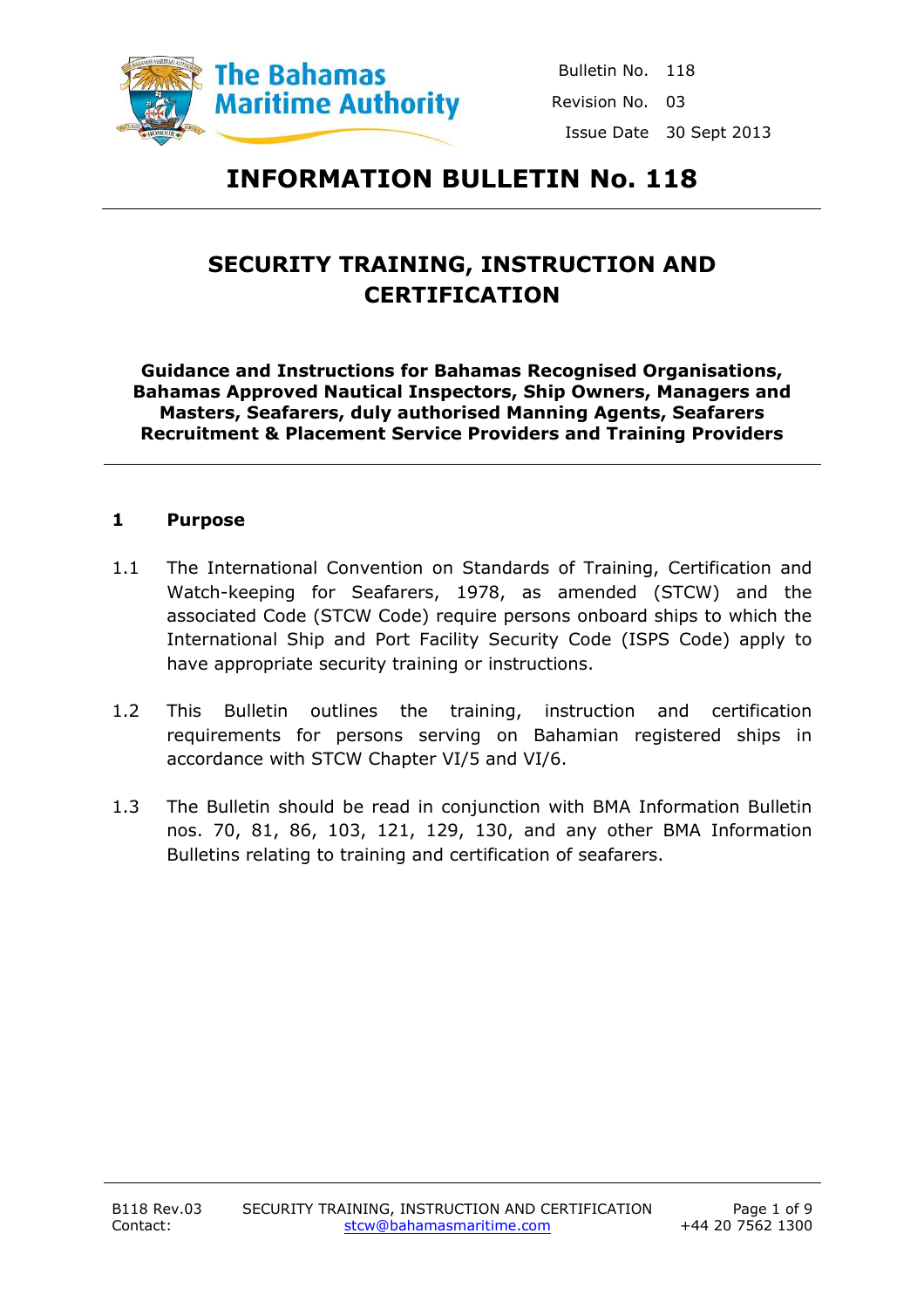## **2 Application**

2.1 This Bulletin applies to :

(i) All Bahamian vessels to which the ISPS Code is applicable or is being voluntarily applied,

(ii) All persons serving or intending to serve on Bahamian ships to which the ISPS Code is applicable or is being voluntarily applied in a capacity for which security training or instruction is required in accordance with STCW.

(iii) Companies employing, recruiting or selecting the seafarers noted above for service on board Bahamian ships to which the ISPS Code is applicable or is being voluntarily applied.

2.2 For the purpose of this Bulletin the following definitions apply:

(i) *Company* is the entity that has accepted responsibility for the assignment of seafarers for service on board Bahamian ships in accordance with the provisions of STCW Regulation I/14. The Registered Owner or ISM Manager shall report the full name and details of such entity (e.g. manning agents) to the BMA Seafarers and Manning Department. This notification, as well as any changes of the entity, shall be made either by completing the Manning Section of Bahamas form R104 or submitting a Letter of Declaration to this effect (The letter shall be on the headed paper of Registered Owner/ISM Manager).

(ii) *Approved training or instruction* means training or instruction that satisfies the requirements specified in STCW Regulations VI/5 and VI/6 and has been approved by either The Bahamas or an STCW party with whom The Bahamas has a STCW recognition agreement. Refer to BMA website (*www.bahamasmaritime.com*)for a list of Companies approved to undertake training and *BMA Information Bulletin 121* for the list of countries with whom The Bahamas has a STCW recognition agreement*.*

(iii) *Designated security duties* are duties or tasks that have been assigned to the person and which are either included in the muster list, emergency plan, vessel's Safety Management System (SMS), Ship Security Pan (SSP), job description or other shipboard documentation.

## **3 General**

3.1 In accordance with the STCW requirements, The Bahamas requires all persons serving onboard applicable Bahamian ships to have a valid Certificate of Proficiency that relates to the security training or instruction appropriate to their assigned shipboard duties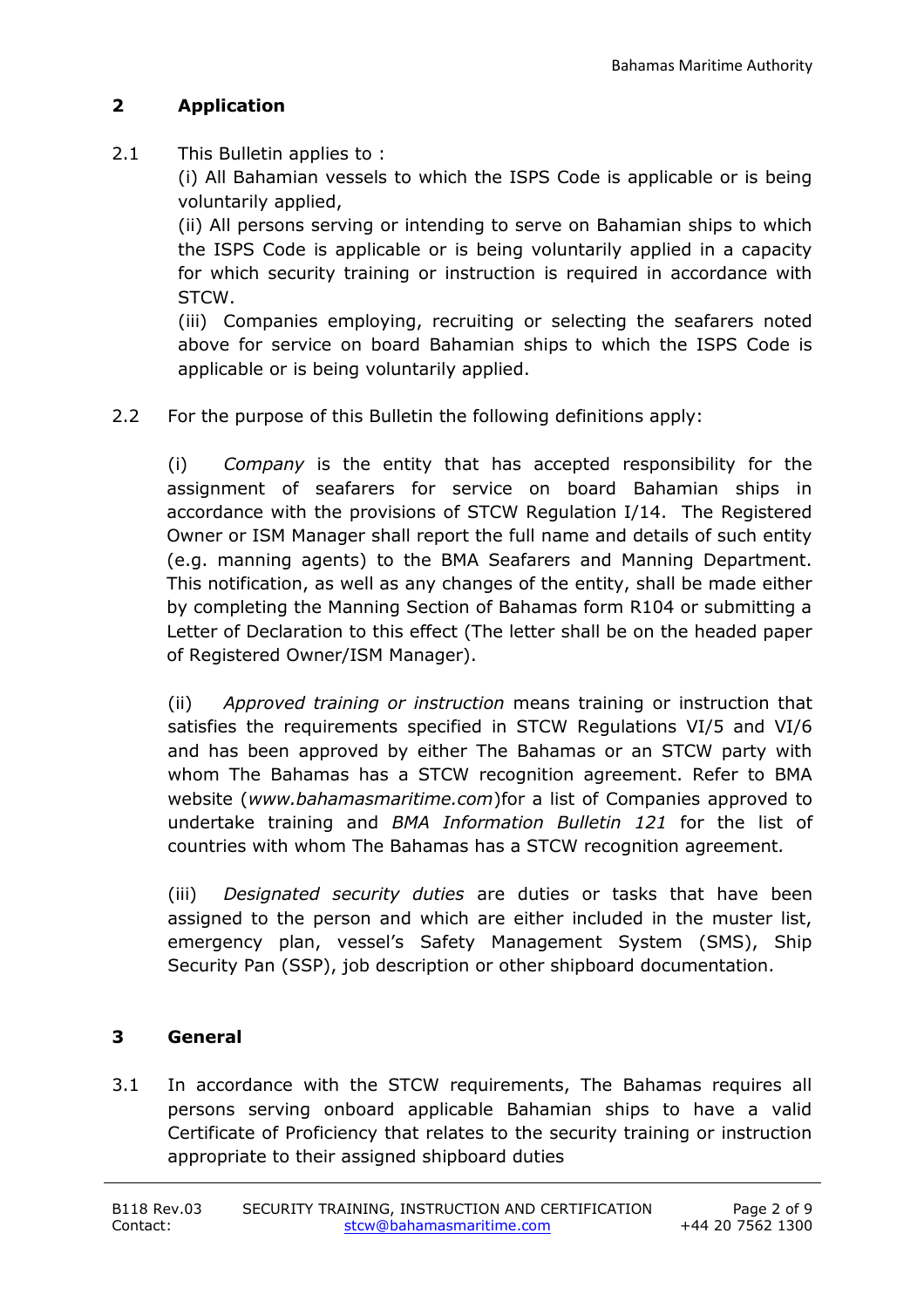- 3.2 Security training or instruction shall satisfy the requirements specified in STW Code Standard A-VI/5 or A-VI/6 as applicable.
- 3.3.1 Any person, except passengers, employed or engaged onboard shall have received security-related familiarization training satisfying the requirement of STCW Code A-VI/6.1 prior to be assigned their shipboard duties.
- 3.3.2 Security-related familiarization training or instruction shall be appropriate to the vessel on which the person is being employed.
- 3.3.3 Security-related familiarization training or instruction shall be carried out by the Ship Security Officer (SSO) or another equally qualified person. The Company should ensure that the person(s) are duly qualified for the task and have documentary evidence of their qualification and there should be details of the approach taken to ensure that the trainer's knowledge is kept up to date.
- 3.3.4 Security-related familiarization training or instruction shall be documented in the vessel's SMS and should include a record of the persons who have undergone training and the dates of the training/instruction.
- 3.4.1 For seafarers on Bahamian ships, the following training is required to be "approved" by the BMA or by an Organisation/Institution whose training has been approved by the BMA:

(i) *Proficiency in security awareness*: This training must be undertaken by all seafarers without designated security duties. The training shall satisfy the requirements paragraph 4 of section A-VI/6 of the STCW Code.

(ii) *Proficiency in designated security duties* : This training must be undertaken by the seafarers who have designated security duties, including anti-piracy and anti-armed robbery related activities. The training shall satisfy the requirements of paragraphs 6 to 8 of the section A-VI/6 of the STCW Code

(iii) *Proficiency as SSO* : This training must be undertaken by the seafarers designated as SSO. The training shall satisfy the requirements of section A-VI/5 of the STCW Code.

3.4.2 Guidance on the BMA approval process is provided in *BMA Information Bulletin 86* and the current list of BMA approved Organisations/Institutions is available on the BMA website (www.bahamasmaritime.com).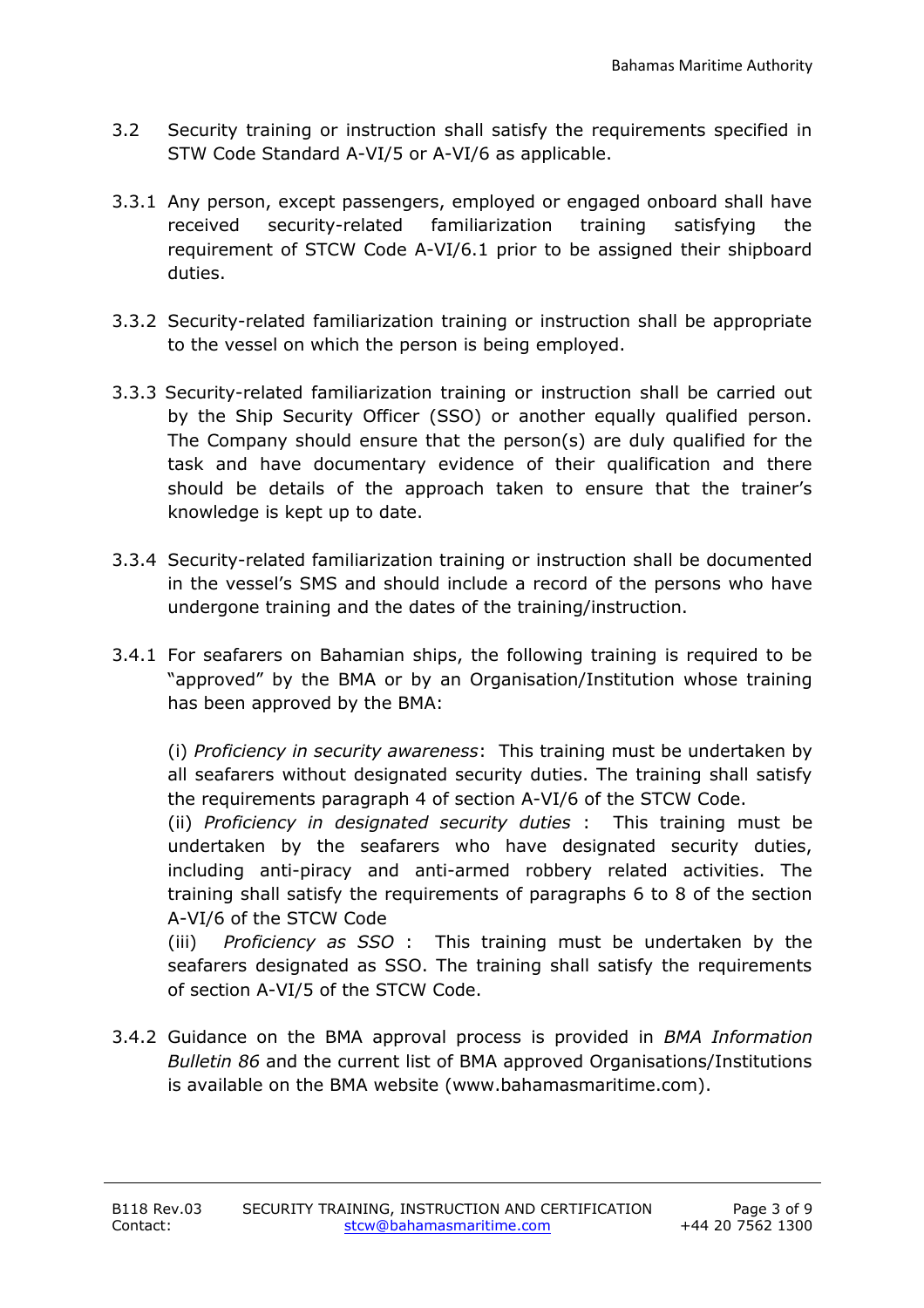- 3.4.3. The BMA may also accept training that has been approved by an Administration or an Organisation/Institution authorised by the Administration of a country that is party to STCW and with whom The Bahamas has a STCW recognition agreement (*BMA Information Bulletin 121* provides a list of countries with whom The Bahamas has a STCW recognition agreement). This acceptance does not apply to securityrelated familiarization training.
- 3.5.1 Training for proficiency in security awareness or proficiency in designated security duties, as applicable, is required to be undertaken by the seafarers at least once. There is no need for refresher or revalidation if the concerned seafarer satisfies the security-related familiarization requirements of STCW Regulation VI/6 and has participated in the drills and exercise required by the ISPS Code.
- 3.5.2 The BMA is applying the transitional provisions outlined in STCW Code A-VI/6 paragraphs 5 and 9 until 01 January 2014. Accordingly the BMA will accept seafarers, who are serving onboard Bahamian ships prior to 01 January 2014 **and** who satisfy the requirements of STCW Code VI/6.9 and/or VI/6.5, being issued a Certificate of Proficiency by:
	- .1 the BMA, or
	- .2 an Organisation/Institution approved by the BMA to undertake the training, or
	- .3 an Administration or an Organisation/Institution authorised by the Administration of a country that is party to STCW and with whom The Bahamas has a STCW recognition agreement.
- 3.5.3 The process for a Bahamas Certificate of Proficiency is specified in Section 7 of this Bulletin.
- 3.6 There is no requirement for a Bahamas Flag State Endorsement (FSE) for security-related familiarization, security awareness training or security training for seafarers with designated security duties or SSO training but if requested by the Company, the BMA may issue a Bahamas FSE to a seafarer.
- 3.6 Where the training or instruction is computer based or uses video or other electronic medium, the necessary practical elements should also be undertaken to ensure the person has the required competence for any assigned shipboard duties.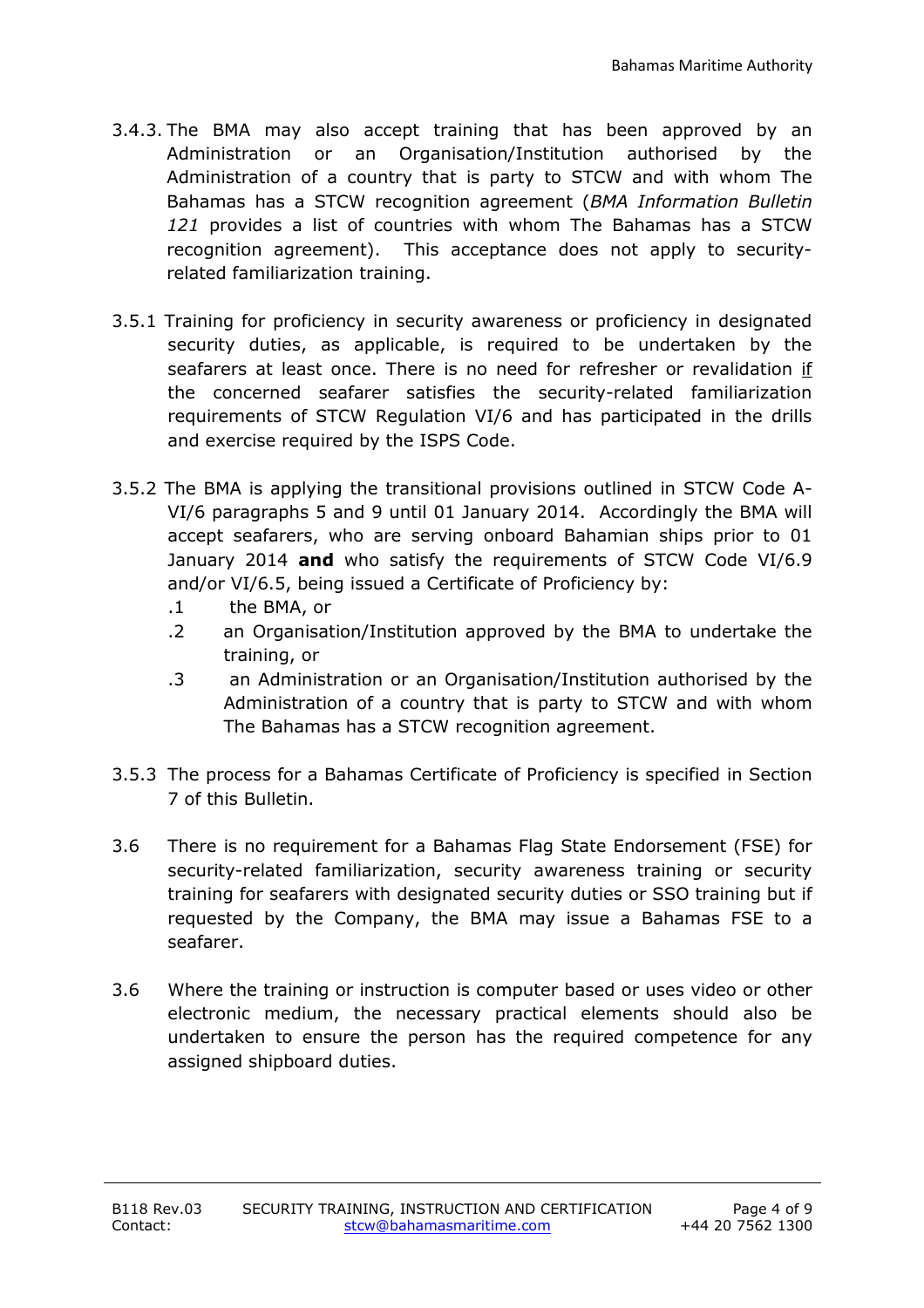3.7 The Company shall:

(i) undertake an assessment of onboard duties in order to determine the content of security-related familiarization and security training or instruction required by persons employed onboard,

(ii) be aware of its responsibility in accordance with paragraph 6 of the International Safety Management (ISM) Code, STCW Regulation I/14 and the MLC 2006 Regulation 1.3 to ensure that prior to being assigned to a ship, the persons are of the minimum age and are medically fit to perform their proposed shipboard duties,

(iii) have a system to enable the verification of training documents issued.

- 3.8 The Master, who is deemed to be the person with overall responsibility of the ship, shall ensure that each person has the appropriate security training/instruction and certification, and security-related familiarization prior to being assigned shipboard duties.
- 3.9 The seafarer shall ensure that he/she has a valid medical certificate and valid training documents at all times.

# **4 Requirements for training and certification for Ship Security Officers (SSO)**

- 4.1 Any person designated as a SSO shall have a valid Certificate of Proficiency (CoP) attesting the competence under the STCW Code A-VI/5.
- 4.2 The mandatory minimum requirements for the issue of a certificate of proficiency for SSO are that the person: (i) has approved seagoing service of not less than 12 months or appropriate seagoing service and knowledge of ship operations; AND (ii) meets the standard of competence for certification of proficiency as SSO, set out in STCW Code A-VI/5, paragraphs 1 to 4.
- 4.3 If applying for a Bahamas SSO CoP, appropriate seagoing service and knowledge of ship operations is deemed to be not less than performing designated security duties for a period of 12 months in total during the preceding five years or 3 months in total during the preceding 6 months immediately prior to the application being submitted.
- 4.4 On completion of training, an SSO should have adequate knowledge of the English language to correctly interpret and communicate messages relevant to ship or port facility security.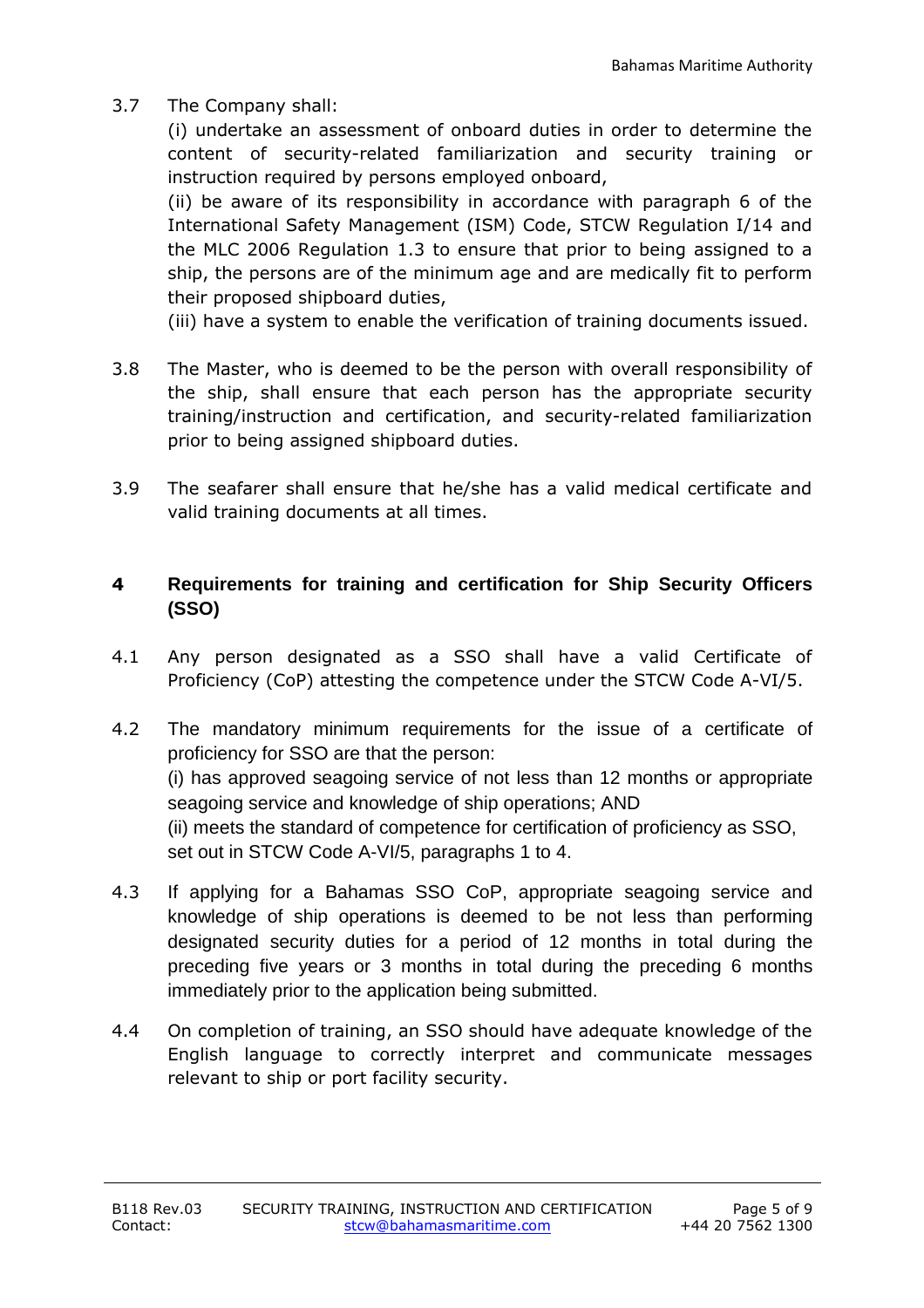- 4.5 A person trained and certificated as an SSO need not complete separate designated security duties or security-awareness training.
- 4.6 Refreshment or revalidation of this training is not required if the seafarer or the shipboard personnel concerned served onboard an ISPS applicable ship as SSO AND participated in ISPS drills and exercise within the last 5 years. The BMA will accept a letter from the Company or Master confirming that this criteria has been satisfied.

## 5 **Requirements for training and certification for seafarers with designated security duties**

- 5.1 Any person with designated security duties shall have a valid Certificate of Proficiency attesting the competence under STCW Code A-VI/6 paragraphs 6 to 8.
- 5.2 Designated security duties shall be deemed to be onboard tasks, activities and responsibilities as specified in the Ship Security Plan (SSP).
- 5.3 Where training in designated security duties is included (there must be a specific reference to STCW VI/6.4) in the qualification of a person (Certificate of Competency), a separate CoP need not be issued.
- 5.4 A person trained and certificated in designated security duties need not complete separate security-awareness training.

### **6. Requirements for security-awareness training or instruction and certification**

- 6.1 Any seafarer employed or engaged in any capacity onboard a ship on the business of that ship as a part of the ship's complement without designated security duties shall have a valid Certificate of Proficiency attesting the competence under the STCW Code A-VI/6 paragraph 4. The BMA considers that for the purpose of this requirement, any *person with assigned shipboard duties* is deemed to be a part of the ship's complement.
- 6.2 Where training in designated security duties is included (there must be a specific reference to STCW VI/6.1) in the qualification of a person (Certificate of Competency), a separate CoP need not be issued.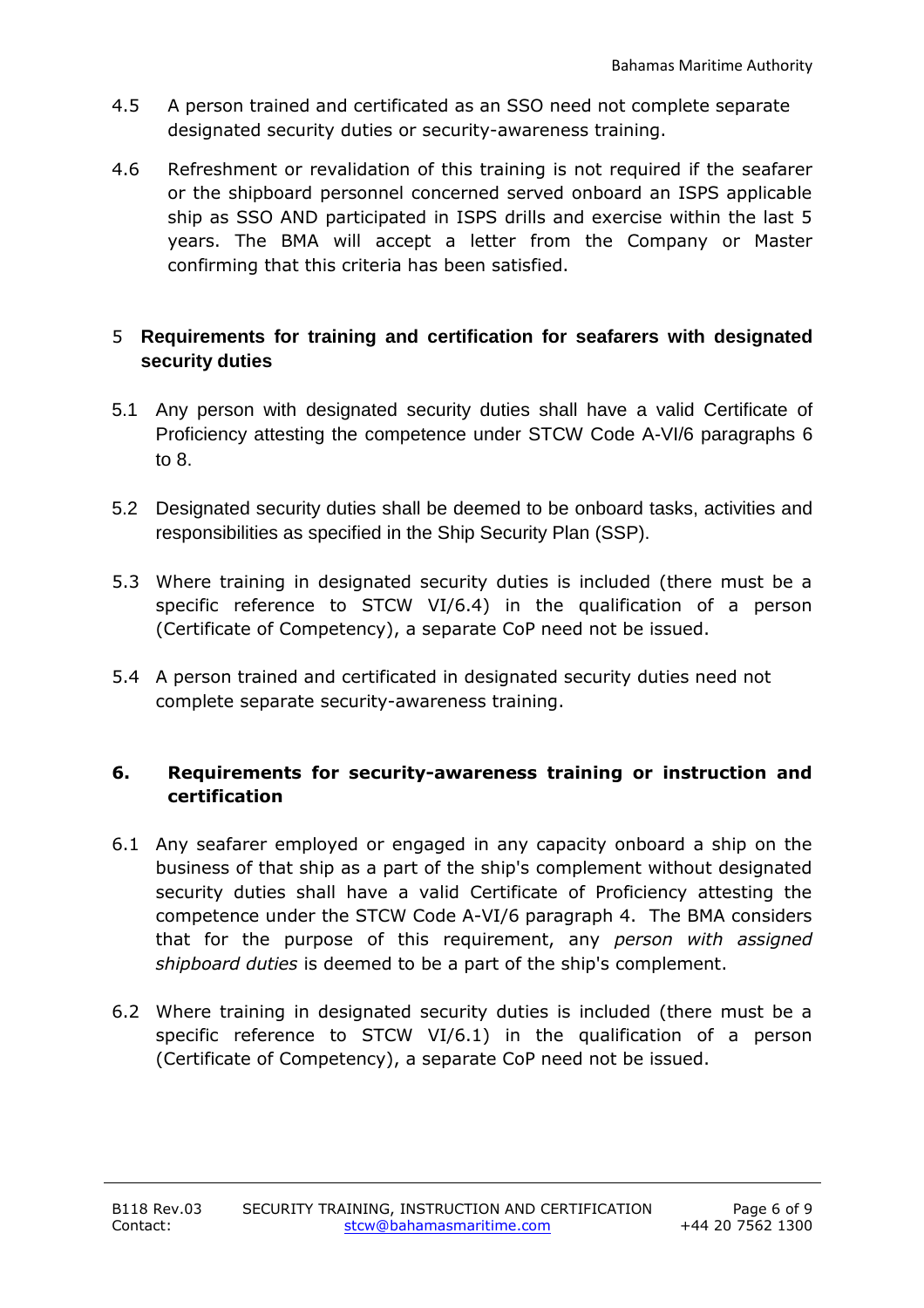## 7. **Application process for issuance of a Bahamas Certificate of Proficiency (CoP) or a Bahamas Flag State Endorsement.**

- 7.1 A Bahamas Flag State Endorsement (FSE) is not required for any training or instruction carried out under STCW Chapter VI/5 or VI/6.
- 7.2.1 Notwithstanding 7.1, any person who holds a Certificate of Proficiency (CoP) issued by an administration with which The Bahamas has a STCW recognition agreement for:
	- SSO, or
	- security-awareness training/instruction, or
	- seafarer with designated security duties;

may apply for a Bahamas FSE of that document.

- 7.2.2. Notwithstanding 7.1, any person who does not hold a security CoP but otherwise satisfies the security training or transitional requirements of relevant STCW Code may also apply for a Bahamas CoP.
- 7.3 Applications must be submitted by the Owner or Company appointed by the owners of the ship with the following:
	- valid medical certificate(*see BMA Information Bulletin no. 103*)
	- documentary evidence of seagoing service. The BMA may accept a letter from the Company attesting the seafarer has served on applicable ship(s) for the required period of time (details of the ship and dates should be included in the letter which should have the Company letterhead), AND
	- documentary evidence of satisfying the standards of competence specified in the STCW Code (For this purpose, any approved training shall make a clear reference to the STCW requirements). For applications relating to the transitional period, the BMA may accept a letter from the Company that clearly specifies which aspect of the transitional arrangement the seafarer satisfies. AND
	- applicable fee (*see BMA Information Bulletin no. 81*).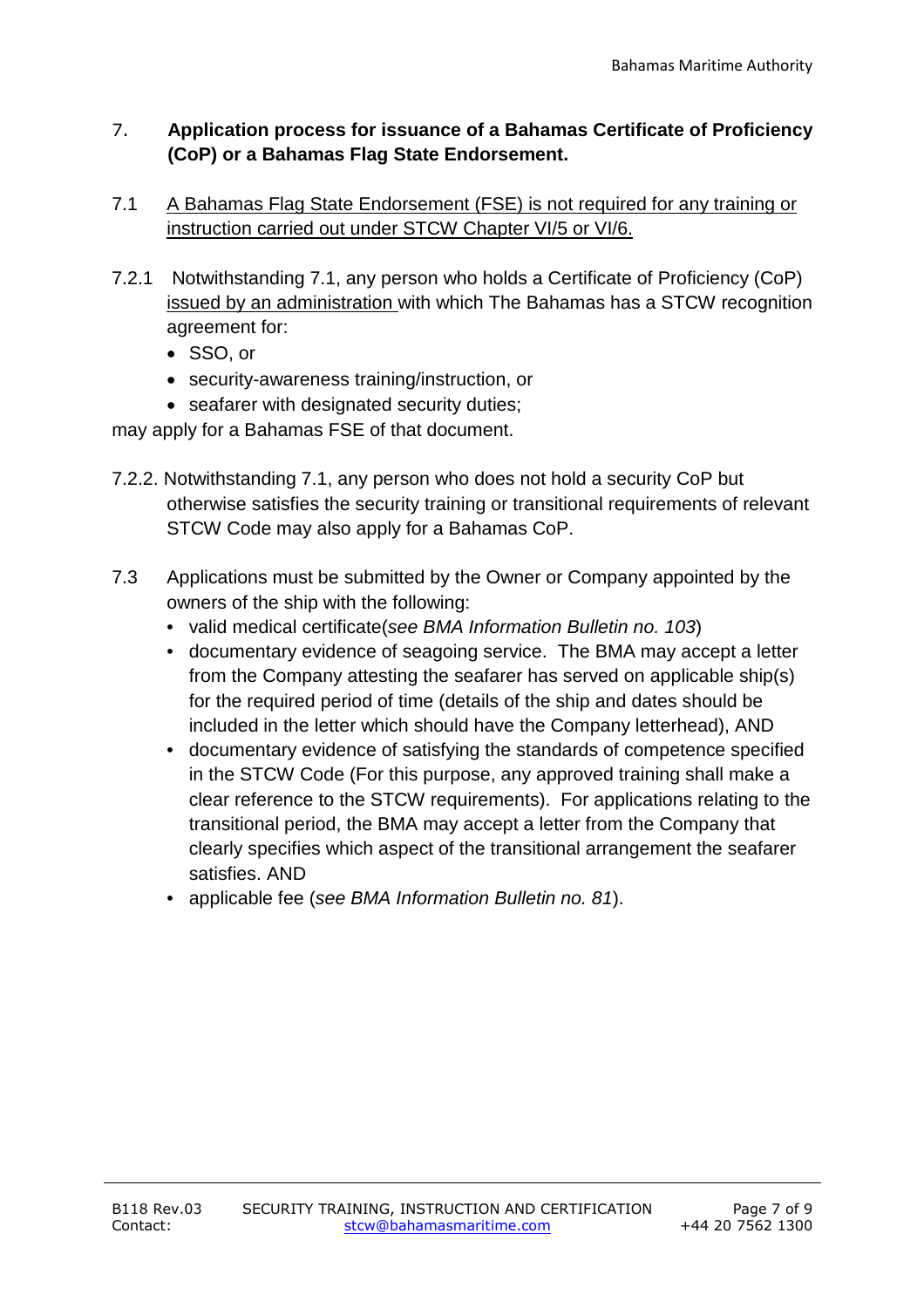- 7.4 The preferred method for submitting seafarer applications is through The Bahamas On-Line Registration Information System (BORIS). However, until BORIS registration has been completed, the seafarer application form can be utilised and forwarded to the nearest BMA office. Full details of BORIS are contained in BMA Information Bulletin no 137 but all parties should note that the criteria for access to the system is:
	- (i) Agreeing to terms and condition of use,
	- (ii) Notification of Company details as specified in Section 2.2,
	- (iii) Providing details of the Company to which any fees associated with seafarers' documentation will be invoiced, if different from above (i.e. accounting details),
	- (iv) Details of the delivery address of the seafarers documentation, if different than (i) and (iii) above.
- 7.5 Applications should be submitted in a timely manner to ensure there are no delays to the vessel due to missing documentation.
- 7.6 Failure to follow any of these guidelines may result in an application either being delayed or possibly rejected.
- 7.7 Once the application is received, with ALL supporting documentation, it should be processed and the CoP issued within two (2) months, from the receipt of application.
- 7.8 If the CoP is not received within two (2) months, from receipt of application, the Company or individual seafarer should contact the Seafarers and Manning Department in the Office to which the application was submitted. This will enable the Company or individual seafarer, and the BMA to address any identified problems.
- 7.9 If a Company or individual seafarer requires document/s to be processed within one (1) working day, of receipt of application, the BMA should be contacted and notified of the same. The provision of this "fast track" service will be subject to an additional fee.
- 7.10 Correspondence relating to applications will be sent to the Company or individual seafarer as documented in BORIS and/or listed on the application form. All parties are encouraged to provide a generic email address in order to avoid any delays in the application process.